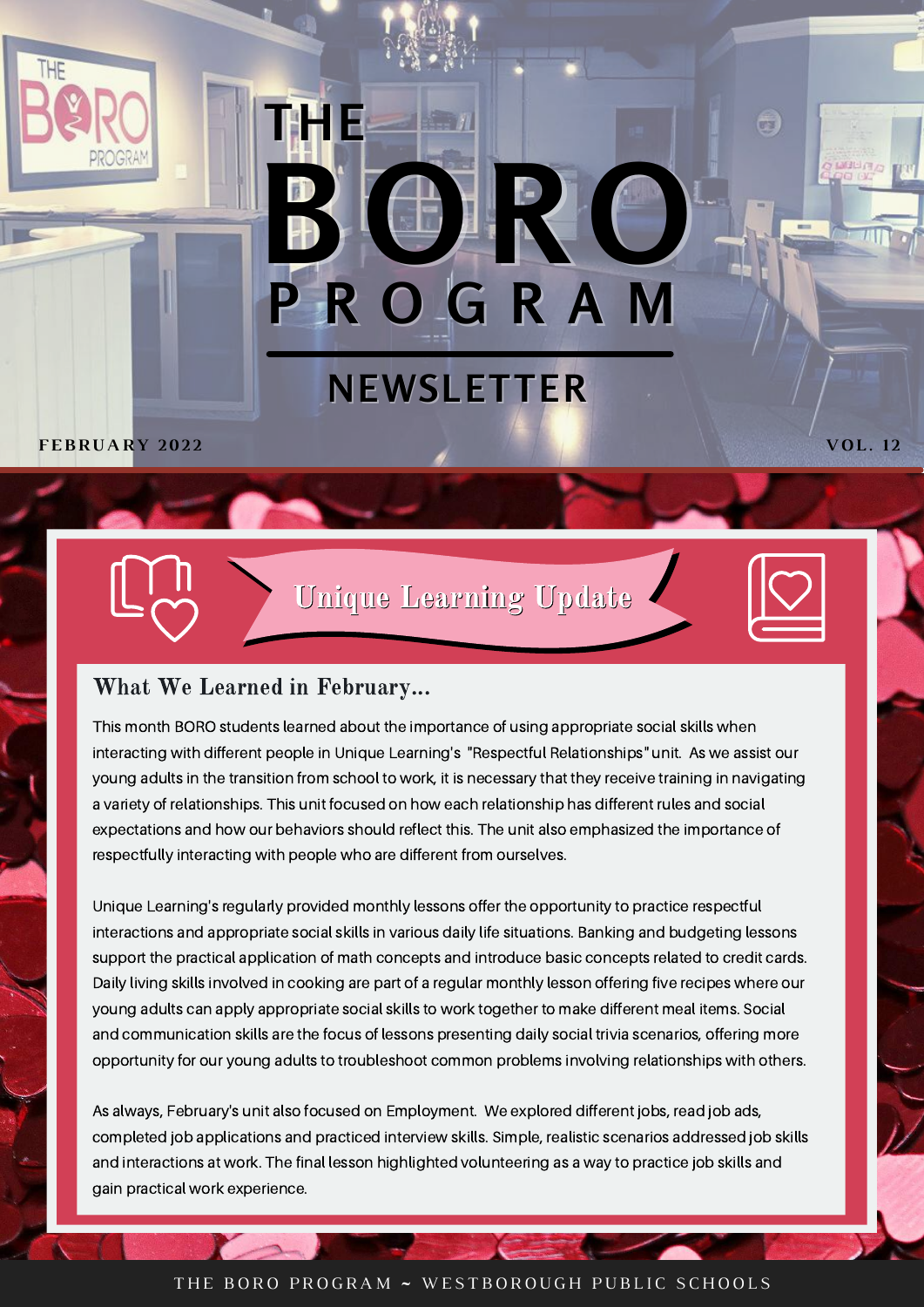# **P R O G R A M B O R O THE**

### **NEWSLETTER**

**FEBRUARY 202 2 VOL. 1 2**

**THE** 

Classes at the Hopkinton Center for the Arts









6

**MILLED** 





**This month BORO students began weekly classes at the Hopkinton Center for the Arts along with our friends from the Hopkinton and Holliston 18-22 Programs. Thanks to a grant received by the HCA, our students will enjoy classes in visual arts and dance this year, next year, and hopefully beyond!**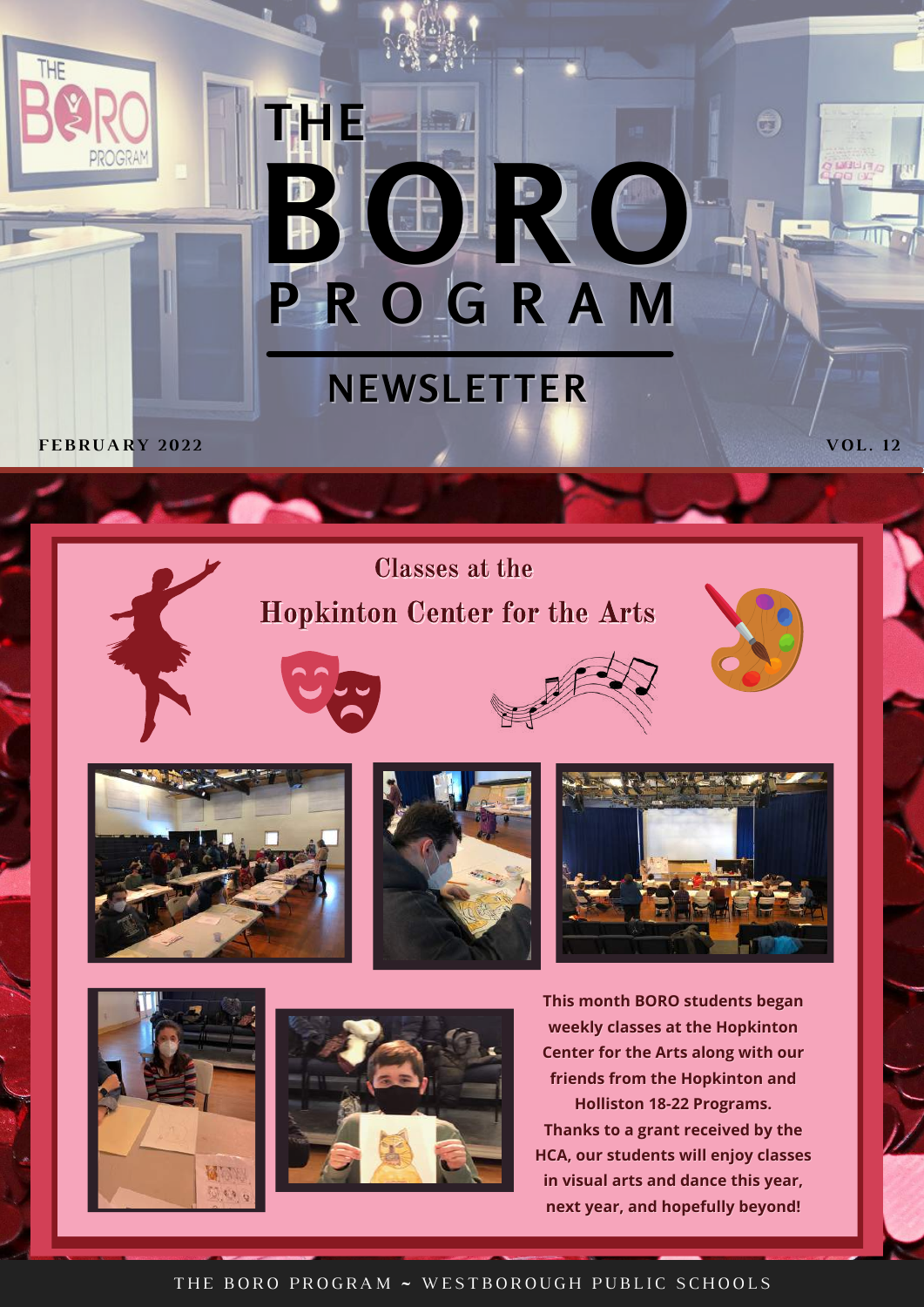# **P R O G R A M B O R O THE**

### **NEWSLETTER**

**FEBRUARY 202 2 VOL. 1 2**

THE





Fun & Games in Framingham with our WHS Friends





 $\bullet$ 

**MILITA** 

Visits from friends from Oxford and Algonquin







Delivering Sugar Shack Valentine goodies to other schools in the District

THE BORO PROGRAM ~ WESTBOROUGH PUBLIC SCHOOLS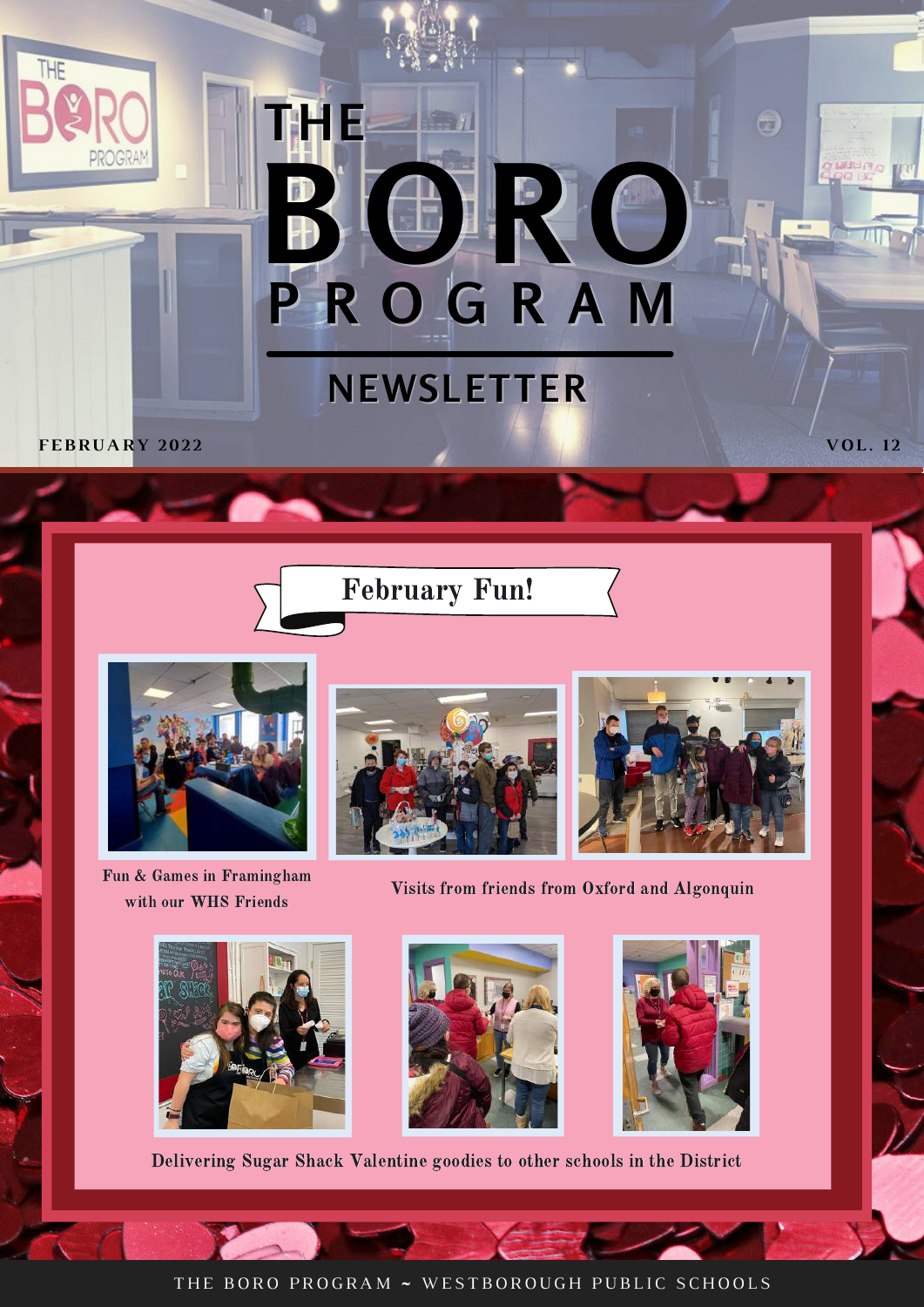

### **Easter is Coming!**









PHOTOS WITH THE Easter Bunny SUNDAY, 4/10/22 NOON-4:00





**Hop to the BORO Sugar Shack in store or online to find the perfect treats for everybunny!**

スえーレンティスーン

**15 E. Main Street, Westborough 508.796.2200 [shop.borosugarshack.com](https://shop.borosugarshack.com/)**

WPS employees receive 15% off everyday!  $\overline{\phantom{a}}$   $\ast$  excludes special orders and sale items

THE BORO PROGRAM ~ WESTBOROUGH PUBLIC SCHOOLS